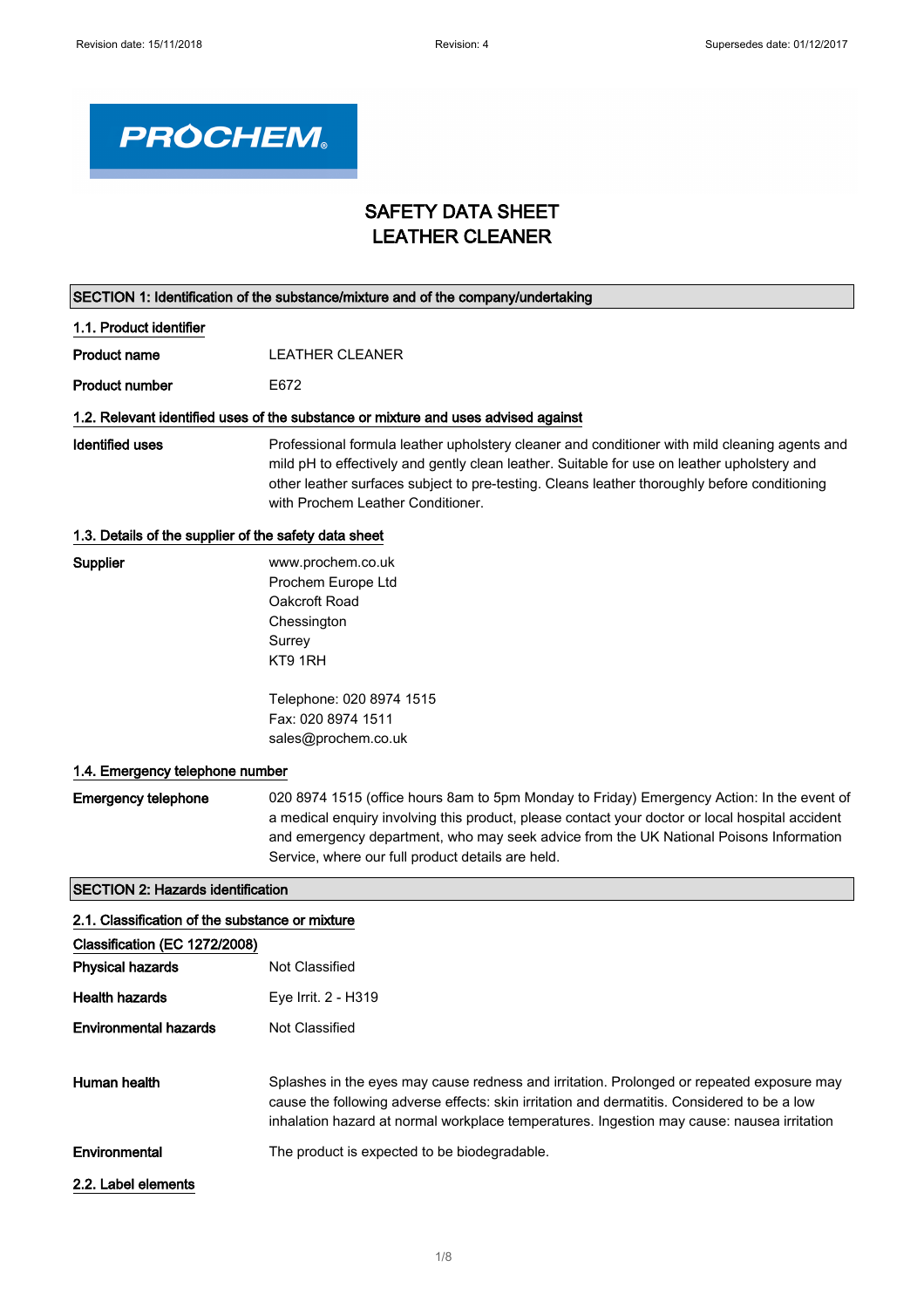# LEATHER CLEANER

### Pictogram



| Signal word                     | Warning                                                                                                                                                                                                                                                                                                                                                                                                     |
|---------------------------------|-------------------------------------------------------------------------------------------------------------------------------------------------------------------------------------------------------------------------------------------------------------------------------------------------------------------------------------------------------------------------------------------------------------|
| <b>Hazard statements</b>        | H319 Causes serious eye irritation.                                                                                                                                                                                                                                                                                                                                                                         |
| <b>Precautionary statements</b> | P102 Keep out of reach of children.<br>P262 Do not get in eyes, on skin, or on clothing.<br>P280 Wear protective gloves/ protective clothing/ eye protection/ face protection.<br>P305+P351+P338 IF IN EYES: Rinse cautiously with water for several minutes. Remove<br>contact lenses, if present and easy to do. Continue rinsing.<br>P337+P313 If eye irritation persists: Get medical advice/attention. |
| Detergent labelling             | < 5% anionic surfactants, < 5% non-ionic surfactants, < 5% perfumes, Contains DMDM<br>Hydantoin, Citral, lodopropynyl butylcarbamate, Mixture of 5-Chloro-2-methyl-isothiazol-<br>3(2H)-one and 2-Methylisothiazol-3(2H)-one (3:1)                                                                                                                                                                          |

## 2.3. Other hazards

See section 8 for details of exposure limits.

| <b>SECTION 3: Composition/information on ingredients</b> |                      |      |
|----------------------------------------------------------|----------------------|------|
| 3.2. Mixtures                                            |                      |      |
|                                                          |                      | $3%$ |
| Alcohols C9-11, ethoxylated                              |                      |      |
| CAS number: 68439-46-3                                   | EC number: 614-482-0 |      |
| Classification                                           |                      |      |
| Acute Tox. 4 - H302                                      |                      |      |
| Eye Dam. 1 - H318                                        |                      |      |
|                                                          |                      |      |
| 2-Aminoethanol                                           |                      | 1%   |
| CAS number: 141-43-5                                     | EC number: 205-483-3 |      |
| Classification                                           |                      |      |
| Acute Tox. 4 - H302                                      |                      |      |
| Acute Tox. 4 - H312                                      |                      |      |
| Acute Tox. 4 - H332                                      |                      |      |
| Skin Corr. 1B - H314                                     |                      |      |
| Eye Dam. 1 - H318                                        |                      |      |
| STOT SE 3 - H335                                         |                      |      |
| Aquatic Chronic 3 - H412                                 |                      |      |
|                                                          |                      |      |

The Full Text for all R-Phrases and Hazard Statements are Displayed in Section 16.

## SECTION 4: First aid measures

| 4.1. Description of first aid measures |                                                                                                                                                                            |
|----------------------------------------|----------------------------------------------------------------------------------------------------------------------------------------------------------------------------|
| Inhalation                             | Move affected person to fresh air and keep warm and at rest in a position comfortable for<br>breathing. Get medical attention if any discomfort continues.                 |
| Ingestion                              | Do not induce vomiting. Rinse mouth thoroughly with water. Give plenty of water to drink.<br>Never give anything by mouth to an unconscious person. Get medical attention. |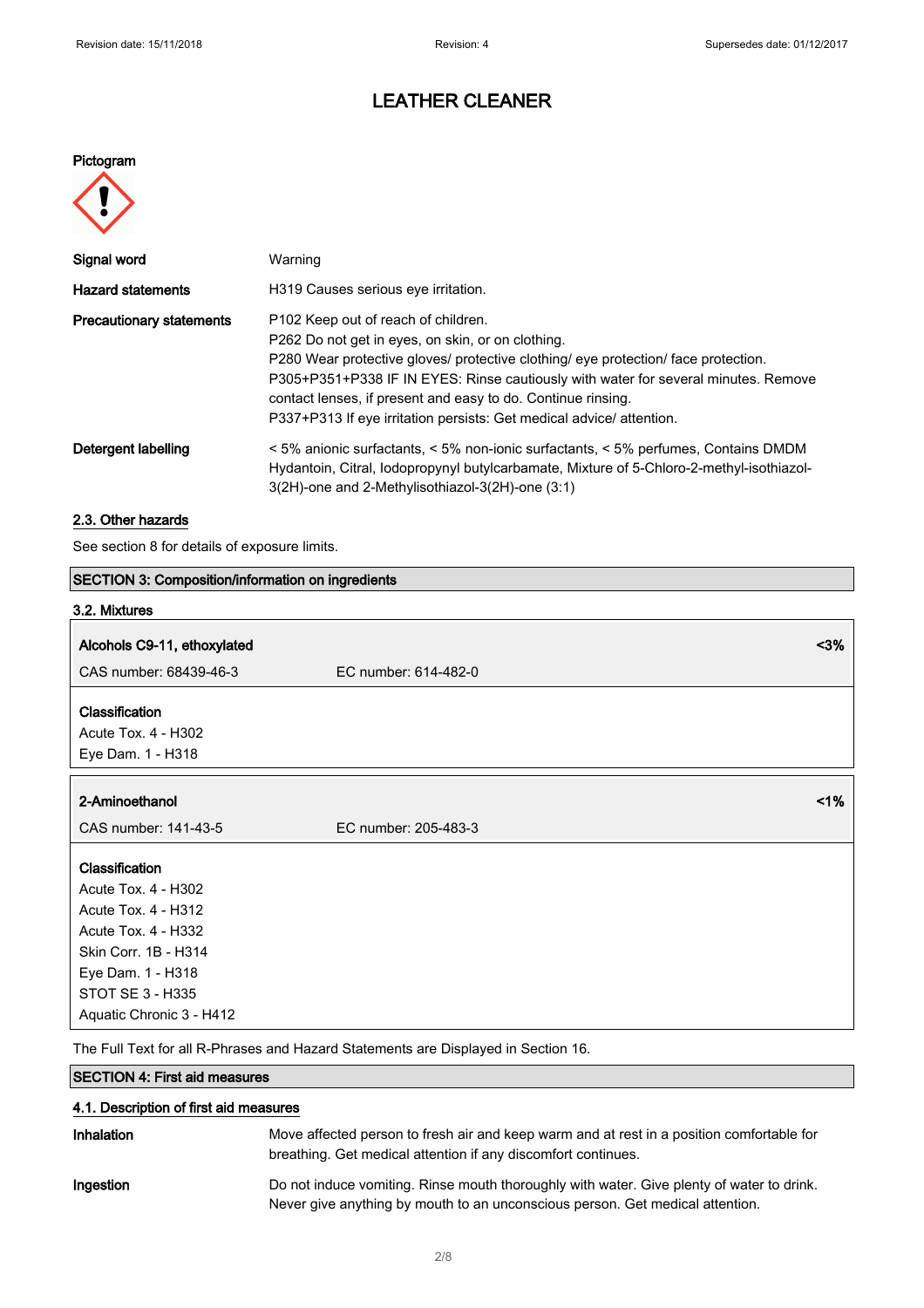| Skin contact                                               | Wash skin thoroughly with soap and water. Get medical attention if irritation persists after<br>washing.                                                                                                                                                               |  |
|------------------------------------------------------------|------------------------------------------------------------------------------------------------------------------------------------------------------------------------------------------------------------------------------------------------------------------------|--|
| Eye contact                                                | Rinse immediately with plenty of water. Remove any contact lenses and open eyelids wide<br>apart. Continue to rinse for at least 15 minutes. Get medical attention if any discomfort<br>continues.                                                                     |  |
|                                                            | 4.2. Most important symptoms and effects, both acute and delayed                                                                                                                                                                                                       |  |
| <b>Skin contact</b>                                        | Prolonged skin contact may cause redness and irritation.                                                                                                                                                                                                               |  |
| Eye contact                                                | May cause eye irritation.                                                                                                                                                                                                                                              |  |
|                                                            | 4.3. Indication of any immediate medical attention and special treatment needed                                                                                                                                                                                        |  |
| Notes for the doctor                                       | Treat symptomatically.                                                                                                                                                                                                                                                 |  |
| <b>SECTION 5: Firefighting measures</b>                    |                                                                                                                                                                                                                                                                        |  |
| 5.1. Extinguishing media                                   |                                                                                                                                                                                                                                                                        |  |
| Suitable extinguishing media                               | The product is not flammable. Use fire-extinguishing media suitable for the surrounding fire.<br>Water spray, dry powder or carbon dioxide.                                                                                                                            |  |
| 5.2. Special hazards arising from the substance or mixture |                                                                                                                                                                                                                                                                        |  |
| Specific hazards                                           | No unusual fire or explosion hazards noted.                                                                                                                                                                                                                            |  |
| <b>Hazardous combustion</b><br>products                    | Thermal decomposition or combustion products may include the following substances: Oxides<br>of carbon. Acids - organic.                                                                                                                                               |  |
| 5.3. Advice for firefighters                               |                                                                                                                                                                                                                                                                        |  |
| Special protective equipment<br>for firefighters           | Wear positive-pressure self-contained breathing apparatus (SCBA) and appropriate protective<br>clothing.                                                                                                                                                               |  |
| <b>SECTION 6: Accidental release measures</b>              |                                                                                                                                                                                                                                                                        |  |
|                                                            | 6.1. Personal precautions, protective equipment and emergency procedures                                                                                                                                                                                               |  |
| <b>Personal precautions</b>                                | Wear protective clothing as described in Section 8 of this safety data sheet.                                                                                                                                                                                          |  |
|                                                            |                                                                                                                                                                                                                                                                        |  |
| 6.2. Environmental precautions                             |                                                                                                                                                                                                                                                                        |  |
| <b>Environmental precautions</b>                           | Do not discharge into drains or watercourses or onto the ground.                                                                                                                                                                                                       |  |
| 6.3. Methods and material for containment and cleaning up  |                                                                                                                                                                                                                                                                        |  |
| Methods for cleaning up                                    | Absorb spillage with non-combustible, absorbent material. Collect and place in suitable waste<br>disposal containers and seal securely. Dispose of waste to licensed waste disposal site in<br>accordance with the requirements of the local Waste Disposal Authority. |  |
| 6.4. Reference to other sections                           |                                                                                                                                                                                                                                                                        |  |
| Reference to other sections                                | For personal protection, see Section 8. For waste disposal, see Section 13.                                                                                                                                                                                            |  |
| <b>SECTION 7: Handling and storage</b>                     |                                                                                                                                                                                                                                                                        |  |
| 7.1. Precautions for safe handling                         |                                                                                                                                                                                                                                                                        |  |
| Usage precautions                                          | Wear protective clothing as described in Section 8 of this safety data sheet. Wash hands<br>thoroughly after handling. Wash contaminated clothing before reuse. Do not eat, drink or<br>smoke when using this product.                                                 |  |
|                                                            | 7.2. Conditions for safe storage, including any incompatibilities                                                                                                                                                                                                      |  |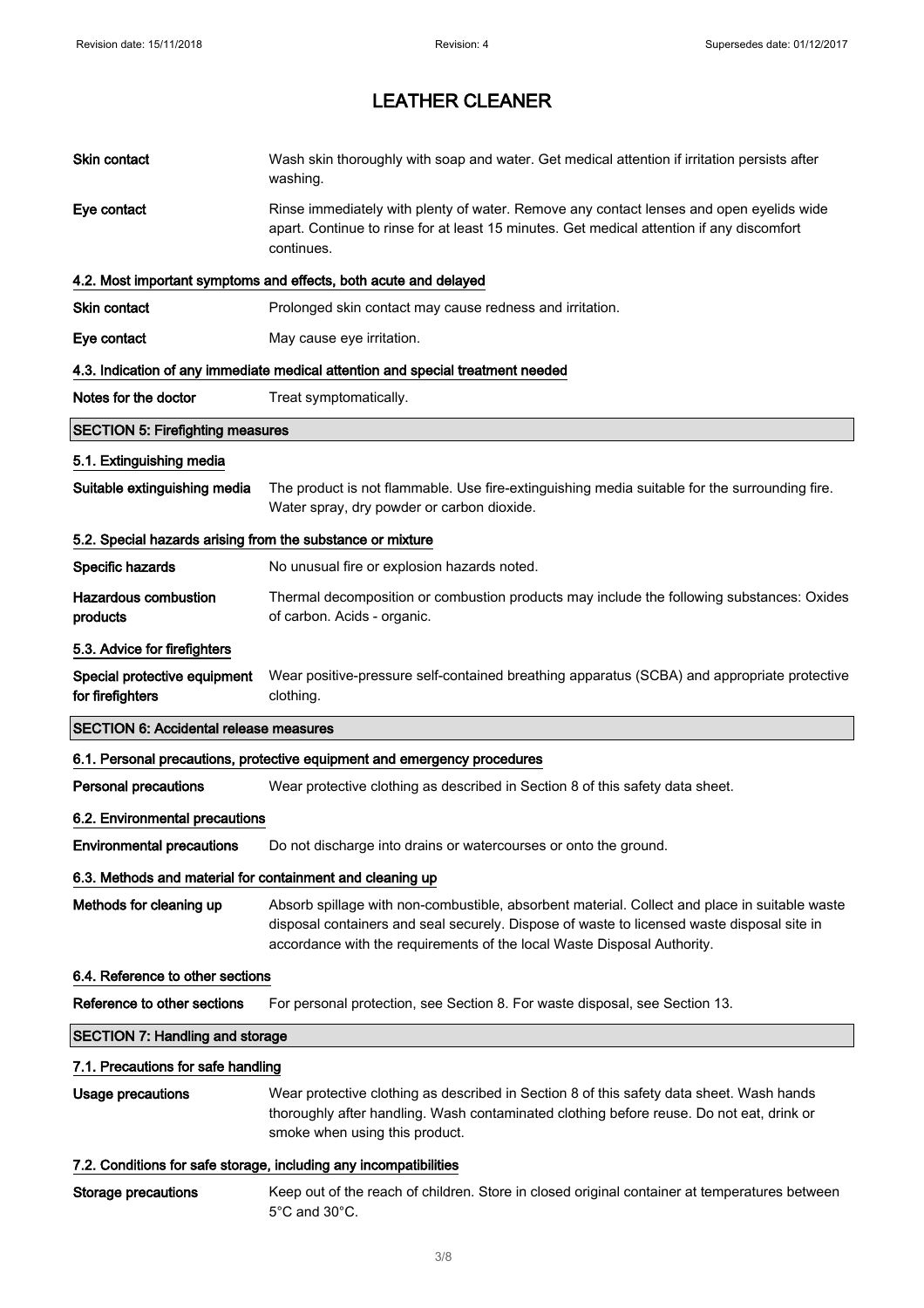### 7.3. Specific end use(s)

Specific end use(s) The identified uses for this product are detailed in Section 1.2.

#### SECTION 8: Exposure Controls/personal protection

#### 8.1. Control parameters

#### Occupational exposure limits

#### 2-Aminoethanol

Long-term exposure limit (8-hour TWA): WEL 1 ppm 2.5 mg/m<sup>3</sup> Short-term exposure limit (15-minute): WEL 3 ppm 7.6 mg/m<sup>3</sup> Sk WEL = Workplace Exposure Limit Sk = Can be absorbed through the skin.

8.2. Exposure controls

#### Protective equipment

| Appropriate engineering<br>controls | Provide adequate ventilation.                                                                                                                                                                                                 |
|-------------------------------------|-------------------------------------------------------------------------------------------------------------------------------------------------------------------------------------------------------------------------------|
| Eye/face protection                 | Side shield safety glasses are recommended when handling this product.                                                                                                                                                        |
| Hand protection                     | It is recommended that gloves are made of the following material: Nitrile rubber. Protective<br>gloves should be inspected for wear before use and replaced regularly in accordance with the<br>manufacturers specifications. |
| Hygiene measures                    | Wash hands thoroughly after handling. Wash contaminated clothing before reuse. Do not eat,<br>drink or smoke when using this product.                                                                                         |
| Respiratory protection              | Not required in normal use.                                                                                                                                                                                                   |

#### SECTION 9: Physical and Chemical Properties

#### 9.1. Information on basic physical and chemical properties

| Appearance                                      | Viscous liquid.   |
|-------------------------------------------------|-------------------|
| Colour                                          | Tan, White.       |
| Odour                                           | Lemon.            |
| рH                                              | 6                 |
| Initial boiling point and range                 | $100^{\circ}$ C   |
| <b>Flash point</b>                              | Not applicable.   |
| <b>Evaporation rate</b>                         | Not determined.   |
| Upper/lower flammability or<br>explosive limits | Not applicable.   |
| Vapour pressure                                 | Not determined.   |
| <b>Vapour density</b>                           | Not determined.   |
| <b>Relative density</b>                         | 0.95              |
| Solubility(ies)                                 | Soluble in water. |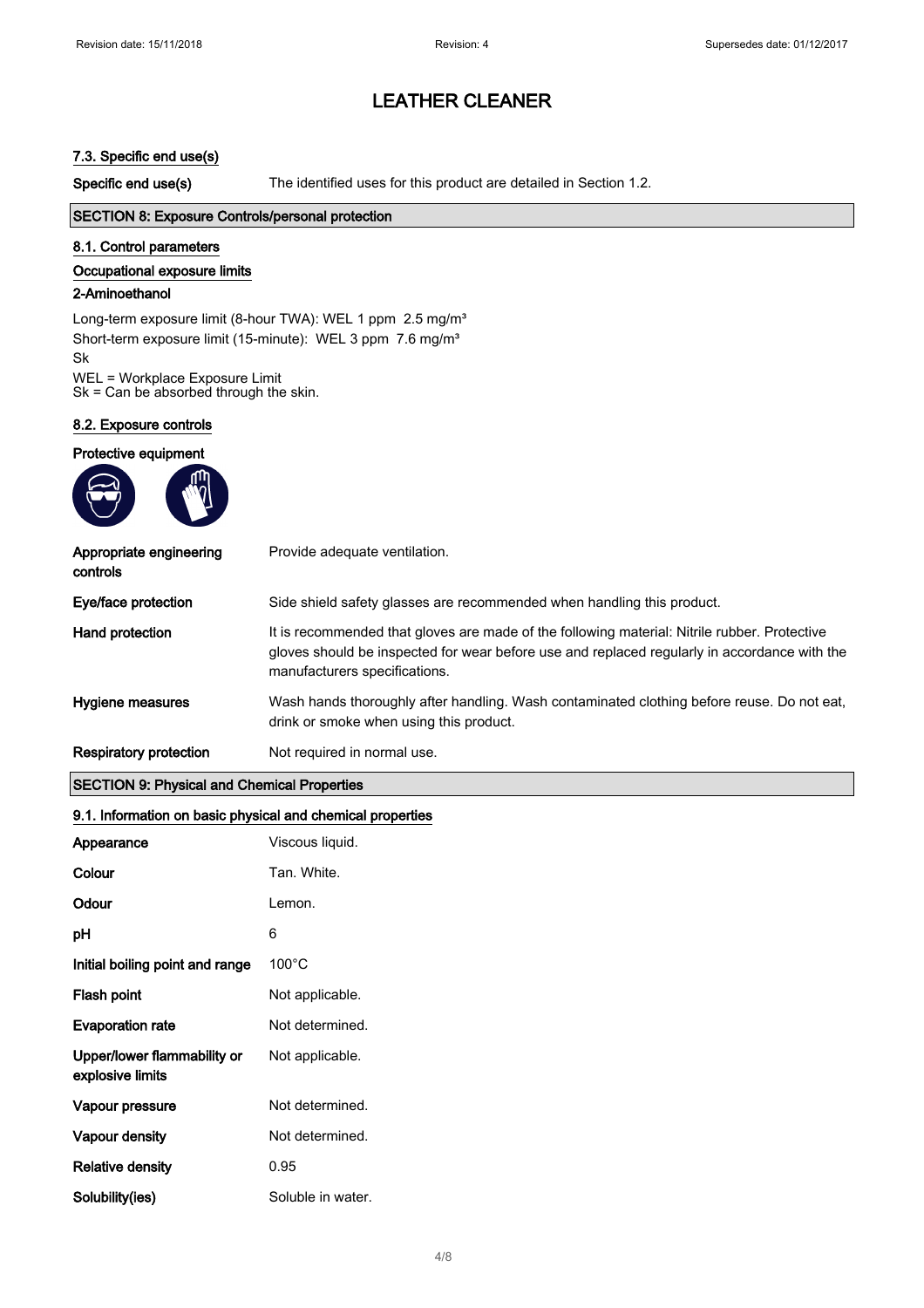$\overline{\mathbf{I}}$ 

# LEATHER CLEANER

| <b>Partition coefficient</b>                                   | Not determined.                                                                                                                                                          |  |
|----------------------------------------------------------------|--------------------------------------------------------------------------------------------------------------------------------------------------------------------------|--|
| <b>Viscosity</b>                                               | Not determined.                                                                                                                                                          |  |
| <b>Explosive properties</b>                                    | Not applicable.                                                                                                                                                          |  |
| <b>Oxidising properties</b>                                    | Not applicable.                                                                                                                                                          |  |
| 9.2. Other information                                         |                                                                                                                                                                          |  |
| Other information                                              | None.                                                                                                                                                                    |  |
| <b>SECTION 10: Stability and reactivity</b>                    |                                                                                                                                                                          |  |
| 10.1. Reactivity                                               |                                                                                                                                                                          |  |
| Reactivity                                                     | There are no known reactivity hazards associated with this product.                                                                                                      |  |
| 10.2. Chemical stability                                       |                                                                                                                                                                          |  |
| <b>Stability</b>                                               | Stable at normal ambient temperatures and when used as recommended.                                                                                                      |  |
| 10.3. Possibility of hazardous reactions                       |                                                                                                                                                                          |  |
| Possibility of hazardous<br>reactions                          | Not determined.                                                                                                                                                          |  |
| 10.4. Conditions to avoid                                      |                                                                                                                                                                          |  |
| <b>Conditions to avoid</b>                                     | Store in closed original container at temperatures between 5°C and 30°C. Protect from<br>freezing and direct sunlight.                                                   |  |
| 10.5. Incompatible materials                                   |                                                                                                                                                                          |  |
| <b>Materials to avoid</b>                                      | Strong oxidising agents. Strong reducing agents. Strong acids. Strong alkalis.                                                                                           |  |
| 10.6. Hazardous decomposition products                         |                                                                                                                                                                          |  |
| Hazardous decomposition<br>products                            | Thermal decomposition or combustion products may include the following substances: Oxides<br>of carbon. Acids - organic.                                                 |  |
| <b>SECTION 11: Toxicological information</b>                   |                                                                                                                                                                          |  |
| 11.1. Information on toxicological effects                     |                                                                                                                                                                          |  |
| Toxicological effects                                          | Ingestion may cause: Gastrointestinal symptoms, including upset stomach. irritation nausea<br>Considered to be a low inhalation hazard at normal workplace temperatures. |  |
| Acute toxicity - oral<br>ATE oral (mg/kg)                      | 25,000.0                                                                                                                                                                 |  |
| Skin corrosion/irritation<br>Skin corrosion/irritation         | Prolonged or repeated exposure may cause: skin irritation and dermatitis.                                                                                                |  |
| Serious eye damage/irritation<br>Serious eye damage/irritation | May cause eye irritation.                                                                                                                                                |  |
| Skin sensitisation<br><b>Skin sensitisation</b>                | <b>Contains Citral</b>                                                                                                                                                   |  |
| Germ cell mutagenicity<br>Genotoxicity - in vivo               | No effects expected based upon current data.                                                                                                                             |  |
| Carcinogenicity<br>Carcinogenicity                             | No effects expected based upon current data.                                                                                                                             |  |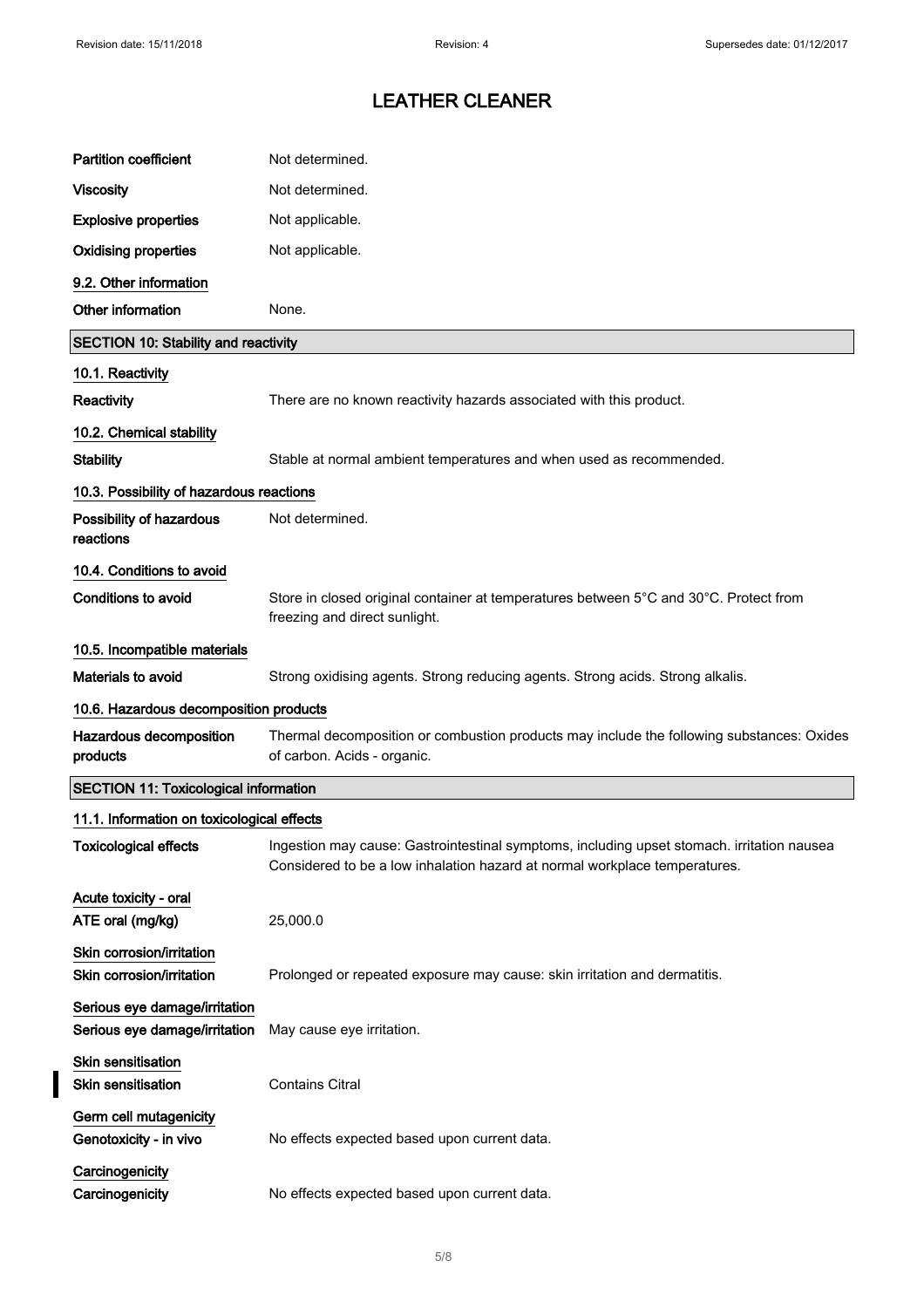#### Reproductive toxicity

Reproductive toxicity - fertility No effects expected based upon current data.

#### Toxicological information on ingredients.

#### Alcohols C9-11, ethoxylated

Acute toxicity - oral Acute toxicity oral (LD<sub>50</sub> mg/kg) 300.0 Acute toxicity - dermal Acute toxicity dermal (LD<sub>50</sub> 2,000.0 mg/kg)

SECTION 12: Ecological Information

#### 12.1. Toxicity

Toxicity The product is not expected to be hazardous to the environment.

#### Ecological information on ingredients.

|                                           | Alcohols C9-11, ethoxylated |
|-------------------------------------------|-----------------------------|
| Acute aquatic toxicity                    |                             |
| Acute toxicity - fish                     | $LC50.$ : $> 10$ mg/l,      |
| Acute toxicity - aquatic<br>invertebrates | $EC_{50}$ , : > 1 mg/l,     |
| Acute toxicity - aquatic                  | $IC_{50}$ , : > 10 mg/l,    |

#### 12.2. Persistence and degradability

plants

Persistence and degradability The surfactant(s) contained in this product complies(comply) with the biodegradability criteria as laid down in Regulation (EC) No. 648/2004 on detergents. Data to support this assertion are held at the disposal of the competent authorities of the Member States and will be made available to them at their direct request, or at the request of a detergent manufacturer.

## 12.3. Bioaccumulative potential

| Bioaccumulative potential                  | Not known.                                                              |  |
|--------------------------------------------|-------------------------------------------------------------------------|--|
| <b>Partition coefficient</b>               | Not determined.                                                         |  |
| 12.4. Mobility in soil                     |                                                                         |  |
| Mobility                                   | The product is soluble in water.                                        |  |
| 12.5. Results of PBT and vPvB assessment   |                                                                         |  |
| Results of PBT and vPvB<br>assessment      | This product does not contain any substances classified as PBT or vPvB. |  |
| 12.6. Other adverse effects                |                                                                         |  |
| Other adverse effects                      | None known.                                                             |  |
| <b>SECTION 13: Disposal considerations</b> |                                                                         |  |

#### 13.1. Waste treatment methods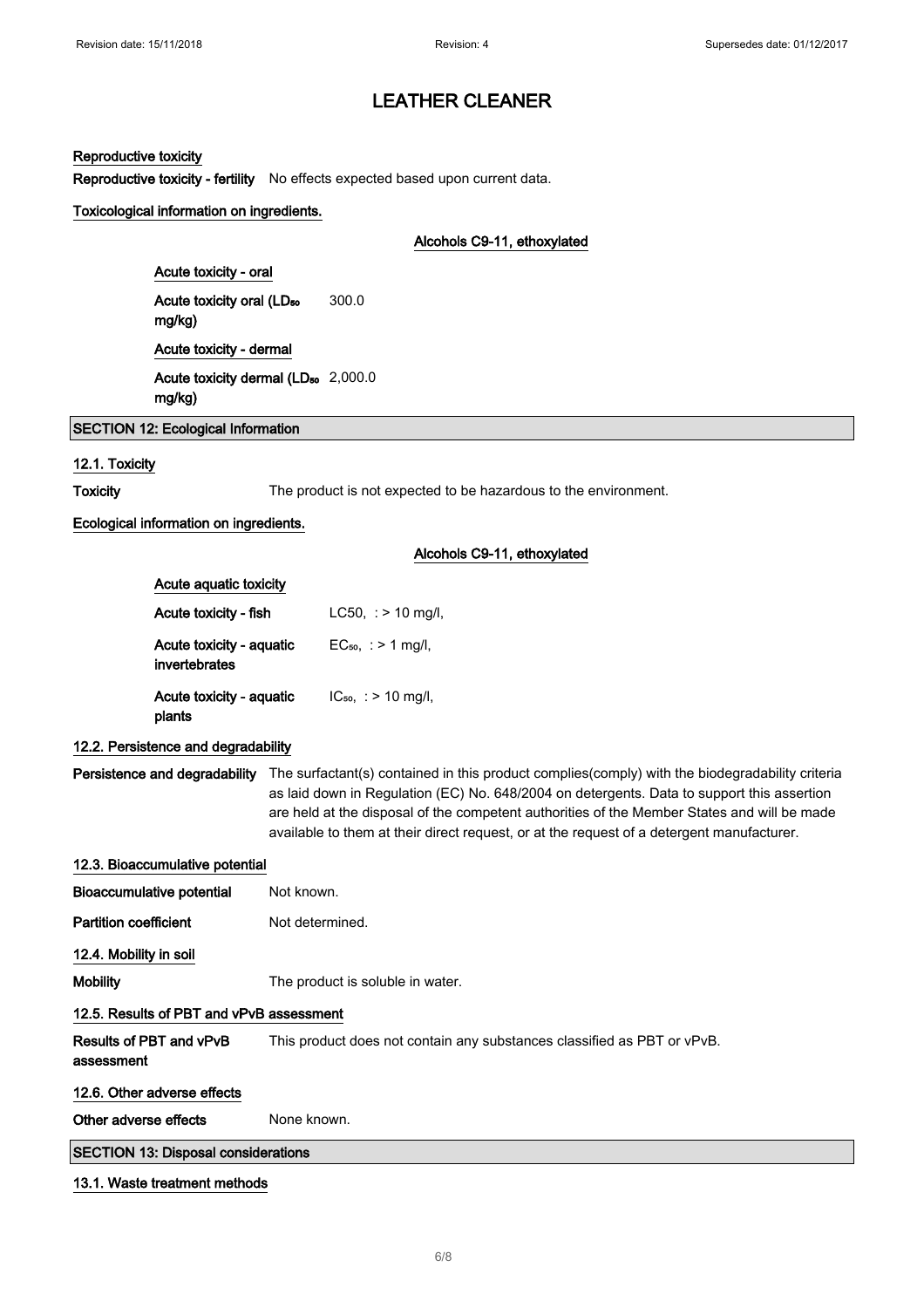## Disposal methods Dispose of waste to licensed waste disposal site in accordance with the requirements of the local Waste Disposal Authority. Empty containers should be rinsed with water then crushed and disposed of at legal waste disposal site.

### SECTION 14: Transport information

#### 14.1. UN number

Not classified for transportation.

#### 14.2. UN proper shipping name

None.

#### 14.3. Transport hazard class(es)

ADR/RID class

#### **IMDG class**

14.4. Packing group

None.

### 14.5. Environmental hazards

Environmentally hazardous substance/marine pollutant No.

#### 14.6. Special precautions for user

None.

#### 14.7. Transport in bulk according to Annex II of MARPOL and the IBC Code

### Transport in bulk according to Not applicable. Annex II of MARPOL 73/78 and the IBC Code

#### SECTION 15: Regulatory information

#### 15.1. Safety, health and environmental regulations/legislation specific for the substance or mixture

| <b>National regulations</b> | The Control of Substances Hazardous to Health Regulations 2002 (SI 2002 No. 2677) (as<br>amended).                                                                                                                                                                                                                                                                                                         |
|-----------------------------|------------------------------------------------------------------------------------------------------------------------------------------------------------------------------------------------------------------------------------------------------------------------------------------------------------------------------------------------------------------------------------------------------------|
| EU legislation              | Regulation (EC) No 1907/2006 of the European Parliament and of the Council of 18<br>December 2006 concerning the Registration, Evaluation, Authorisation and Restriction of<br>Chemicals (REACH) (as amended).<br>Regulation (EC) No 1272/2008 of the European Parliament and of the Council of 16<br>December 2008 on classification, labelling and packaging of substances and mixtures (as<br>amended). |

#### 15.2. Chemical safety assessment

No chemical safety assessment has been carried out.

#### SECTION 16: Other information

| General information      | Telephone 020 8974 1515                                                                |
|--------------------------|----------------------------------------------------------------------------------------|
| <b>Revision comments</b> | NOTE: Lines within the margin indicate significant changes from the previous revision. |
| <b>Revision date</b>     | 15/11/2018                                                                             |
| <b>Revision</b>          | 4                                                                                      |